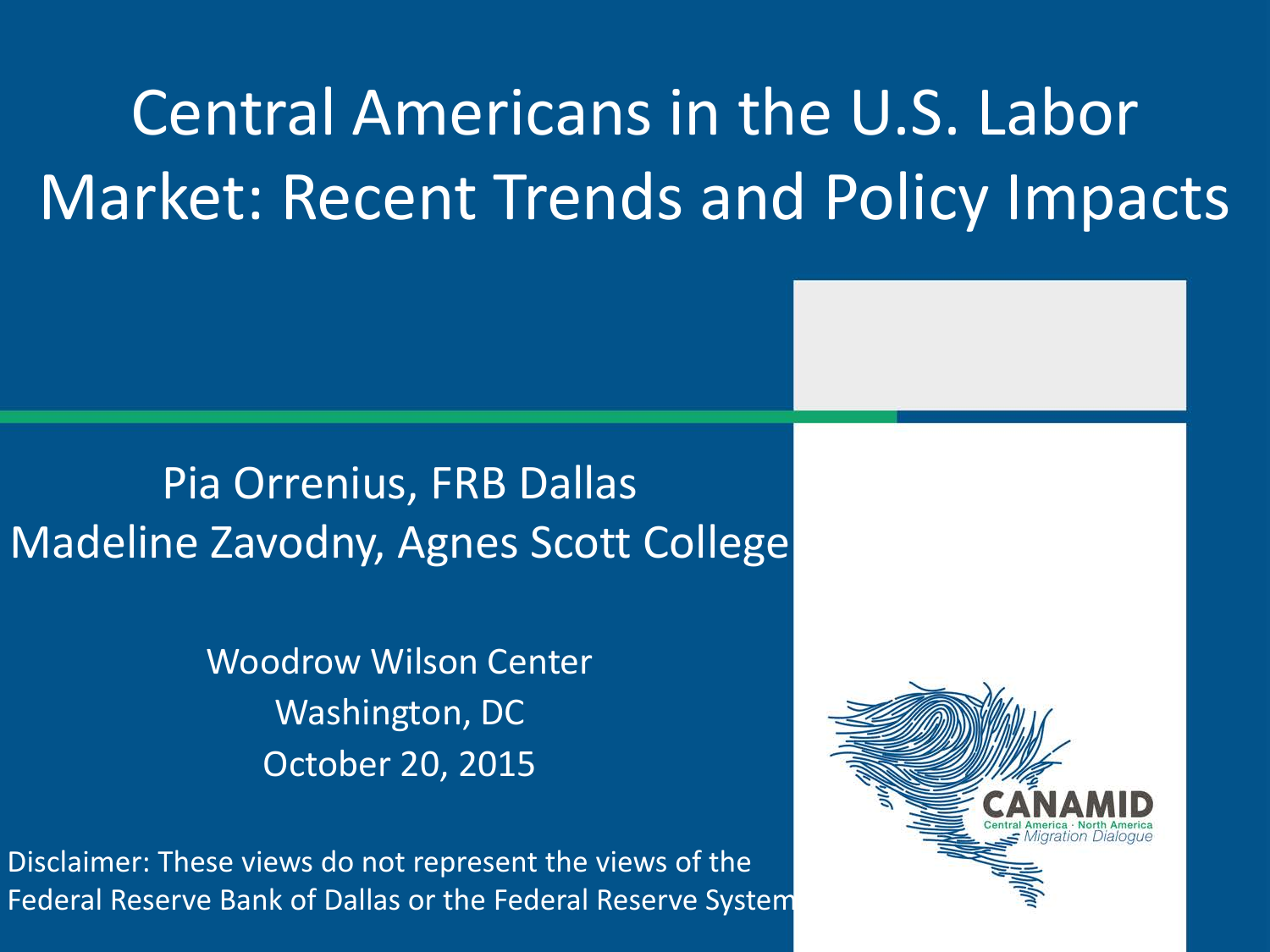## Overview



- Changes in
	- Volume, composition of Central American immigration
	- Environment into which they are migrating
- Two examples of effects of immigration policy on labor market outcomes
	- State-level mandatory E-Verify
	- Temporary Protected Status
- Conclusions and recommendations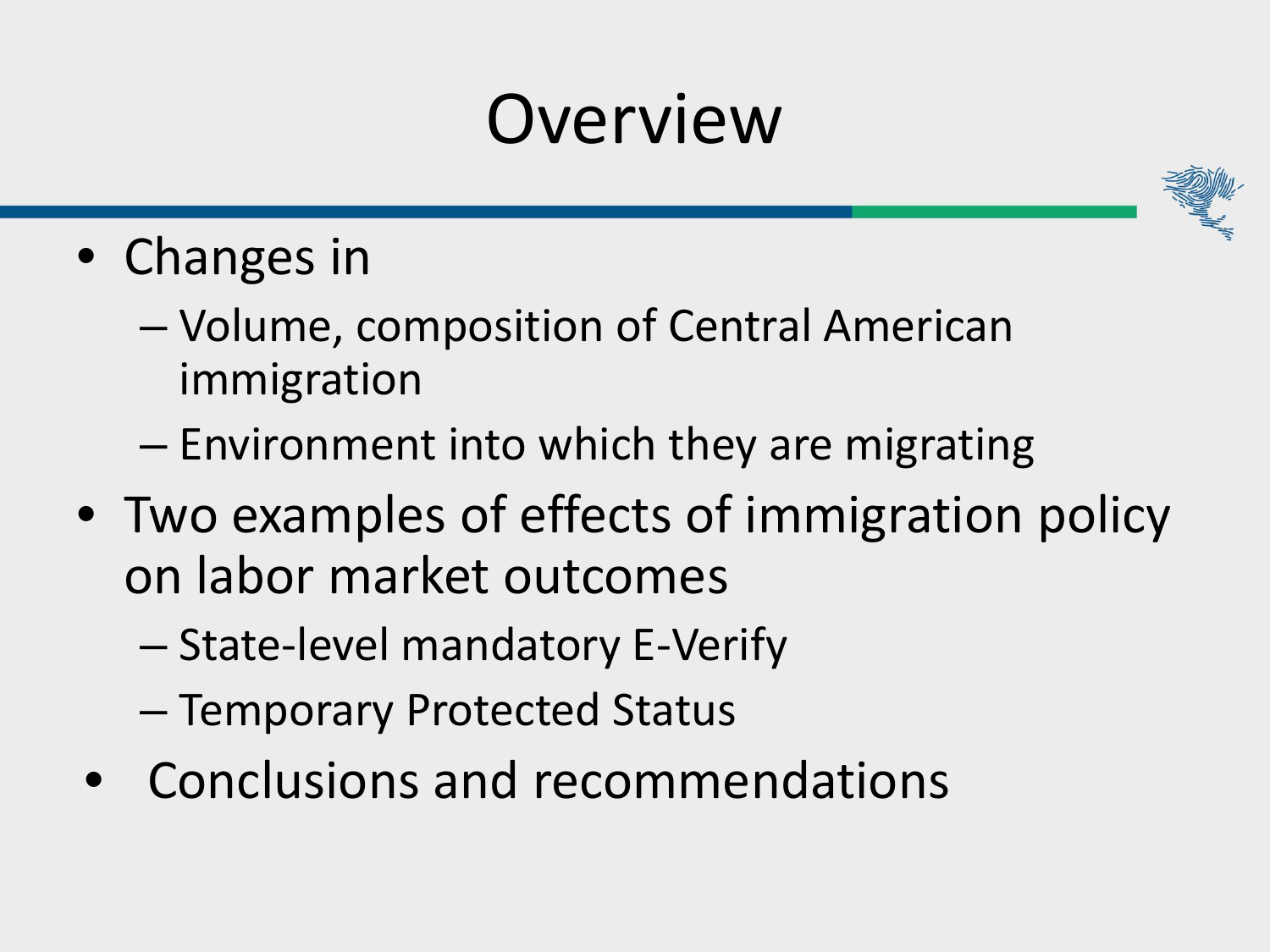#### Central American Immigrant Population Fast-Growing

■ Central American ■ Mexican



Sources: 2000 Census; 2013 American Community Survey.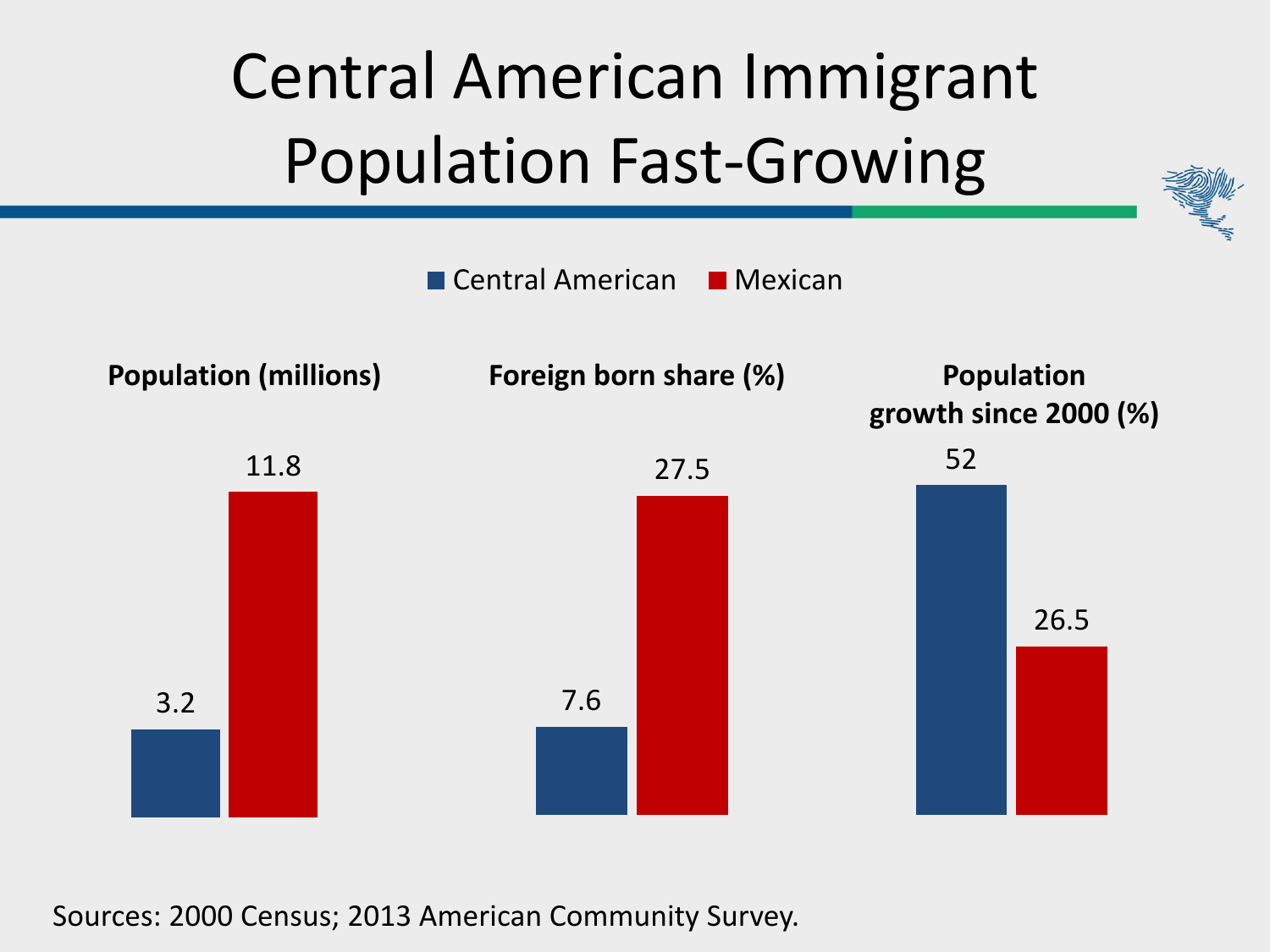#### Central American Immigration Picks Up After 2000



Source: 2013 American Community Survey.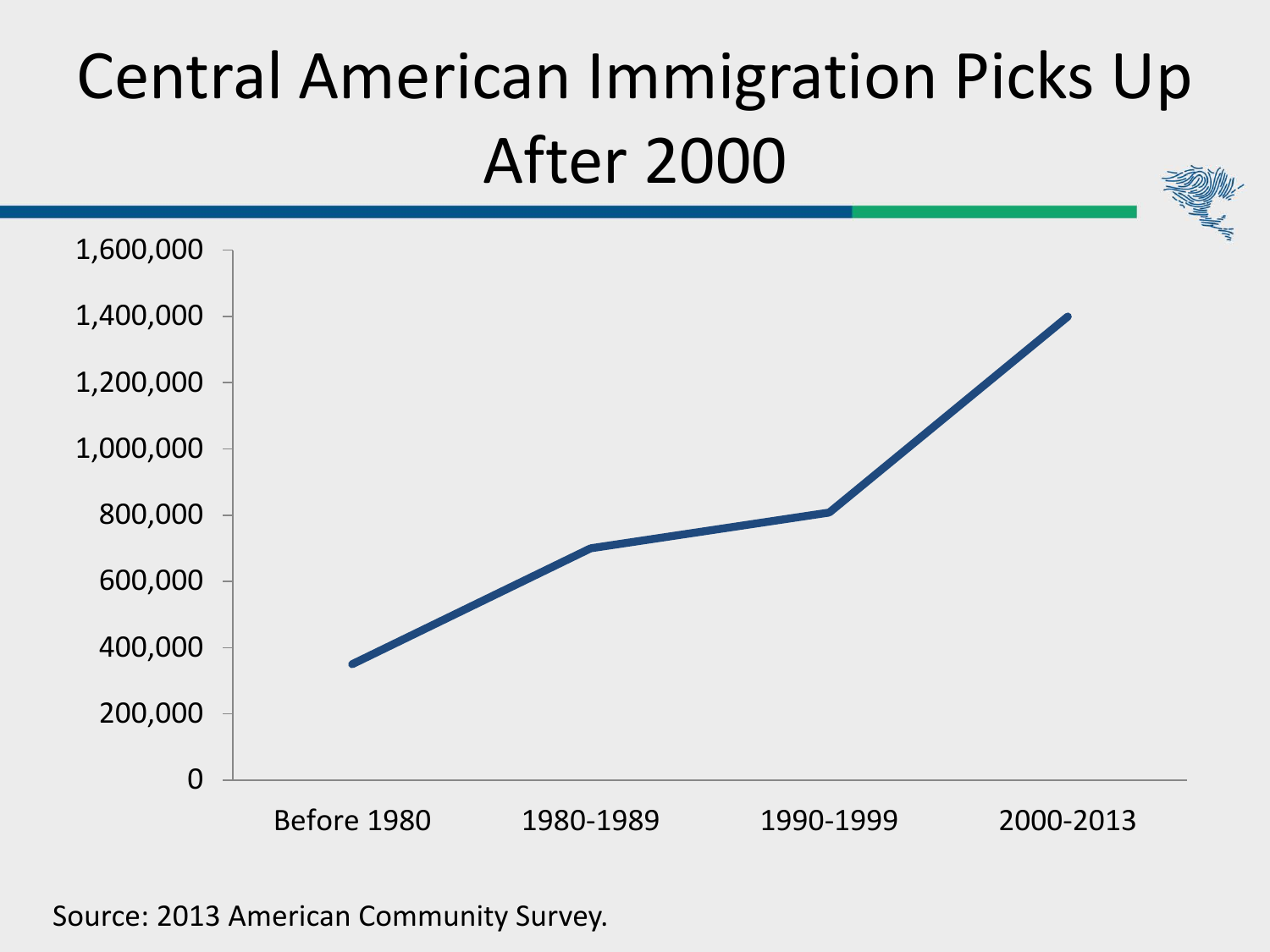# Major policy changes -1-



- IRCA 1986
	- Made hiring unauthorized workers illegal
- Border crackdowns 1993, 1994…
- IIRIRA 1996
	- Basic Pilot (E-Verify), expedited removal, re-entry bars, 287(g), and more
- Additional border strategies
	- Lateral, interior repatriation; zero tolerance; Secure Fence Act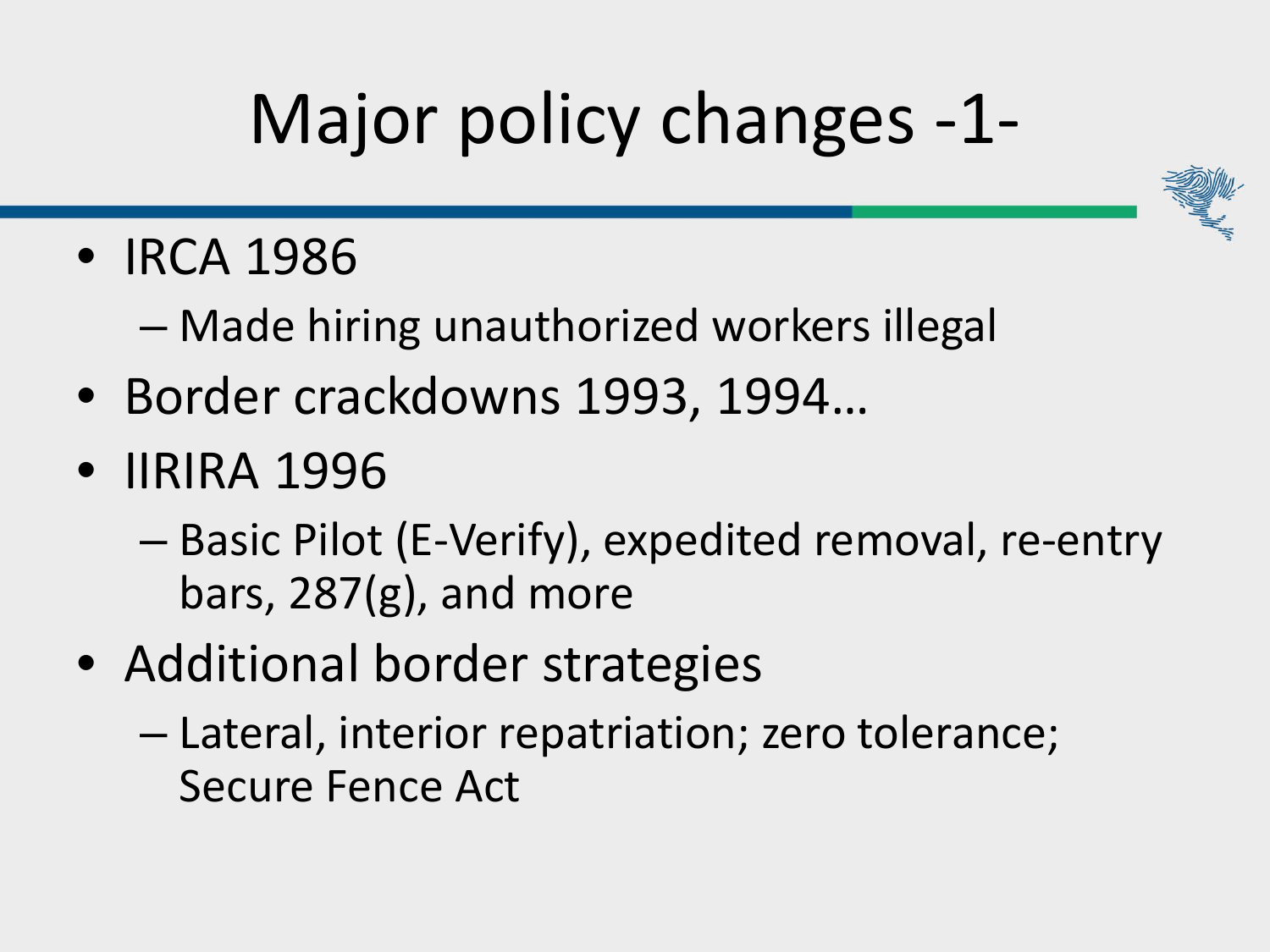# Major policy changes -2-



– Mandatory E-Verify (LAWA, others)

- Secure Communities 2008-2014
- E-Verify for federal contractors 2009
- Deferred Action for Childhood Arrivals (DACA)

– Deferred Action for Parents of Americans (DAPA)

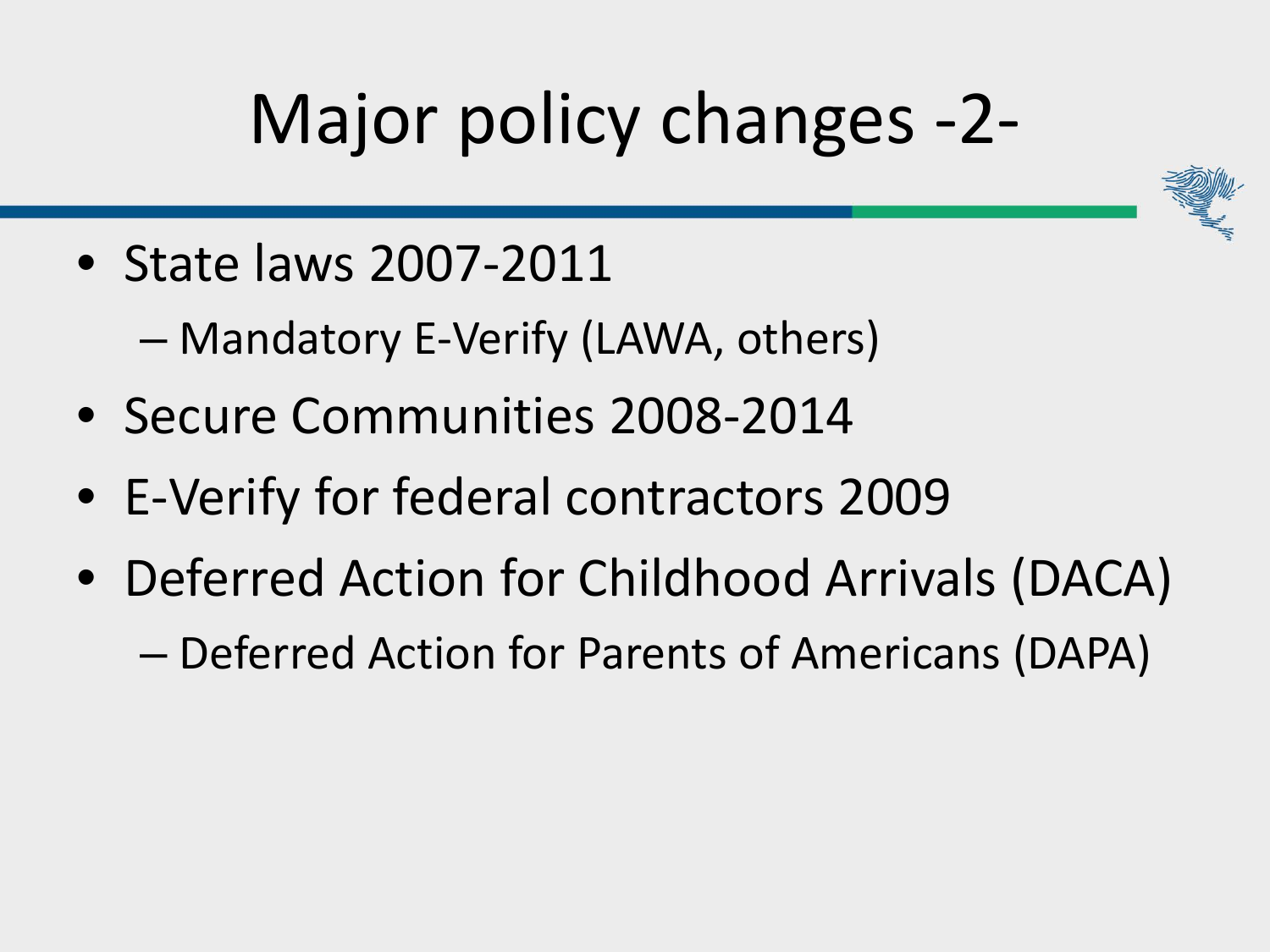## Educational Characteristics of the Hispanic Immigrant Workforce



Note: Recent immigrants arrived in the U.S. in the prior five years. Data for men ages 25-54. Sources: 2000 Census; 2013 American Community Survey.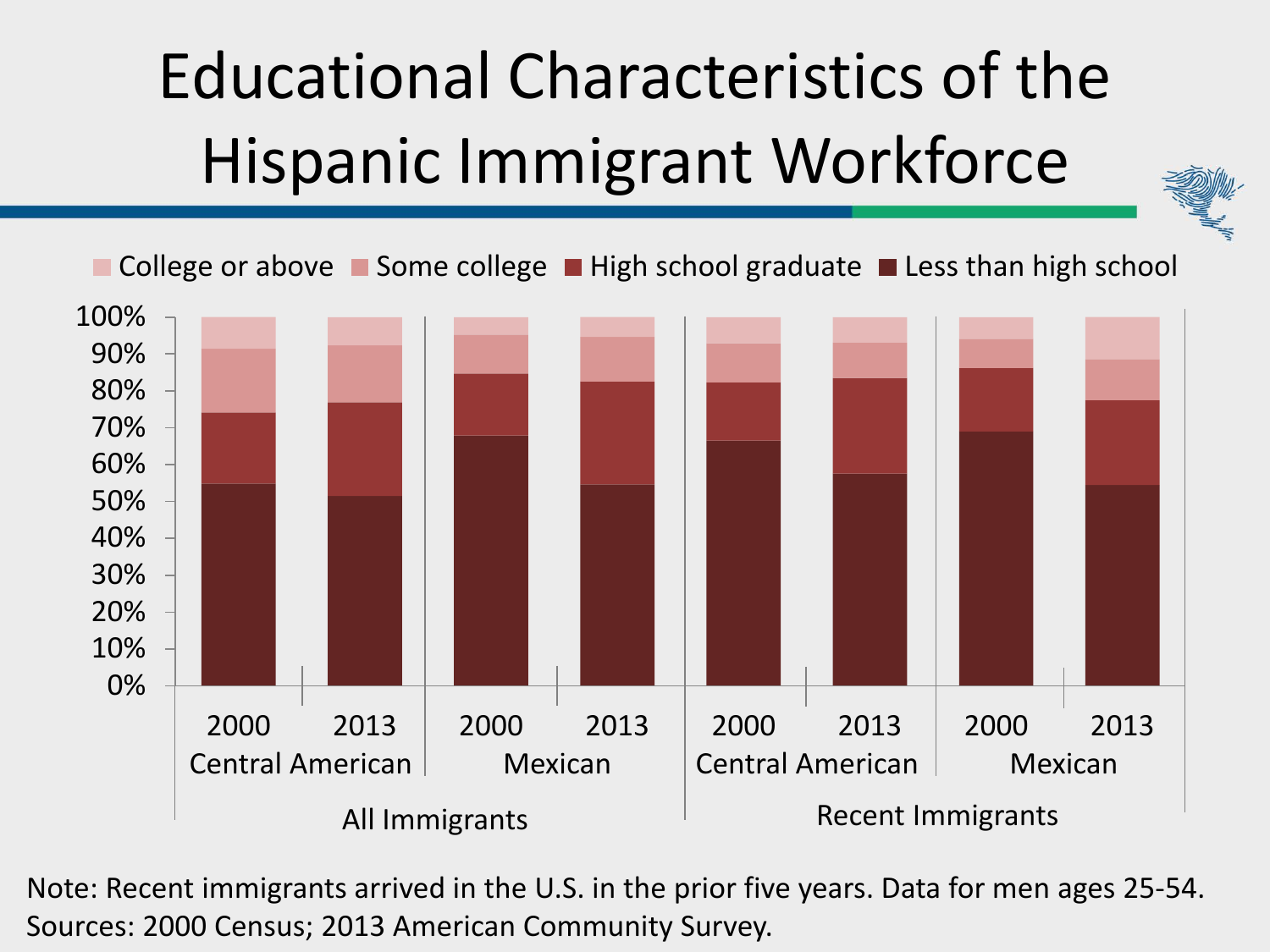#### Hispanic Immigrant Workforce: Speaks English Well (%)



Notes: Recent immigrants arrived in the U.S. in the prior five years. Data based on men ages 16-54.

Sources: 2000 Census; 2013 American Community Survey.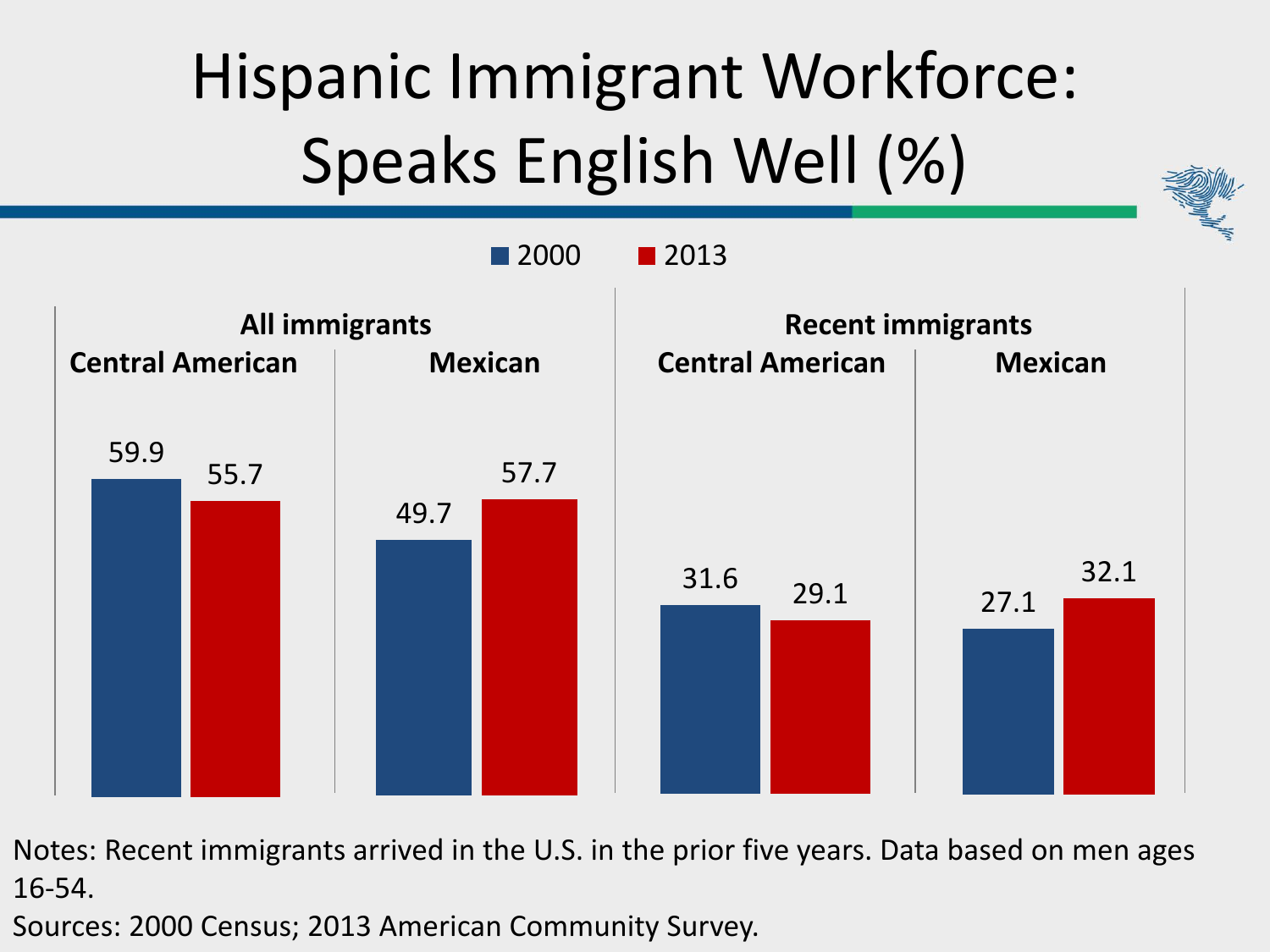#### Hispanic Immigrant Workforce: Employed (%)



Notes: Recent immigrants arrived in the U.S. in the prior five years. Data based on men ages 16-54.

Sources: 2000 Census; 2013 American Community Survey.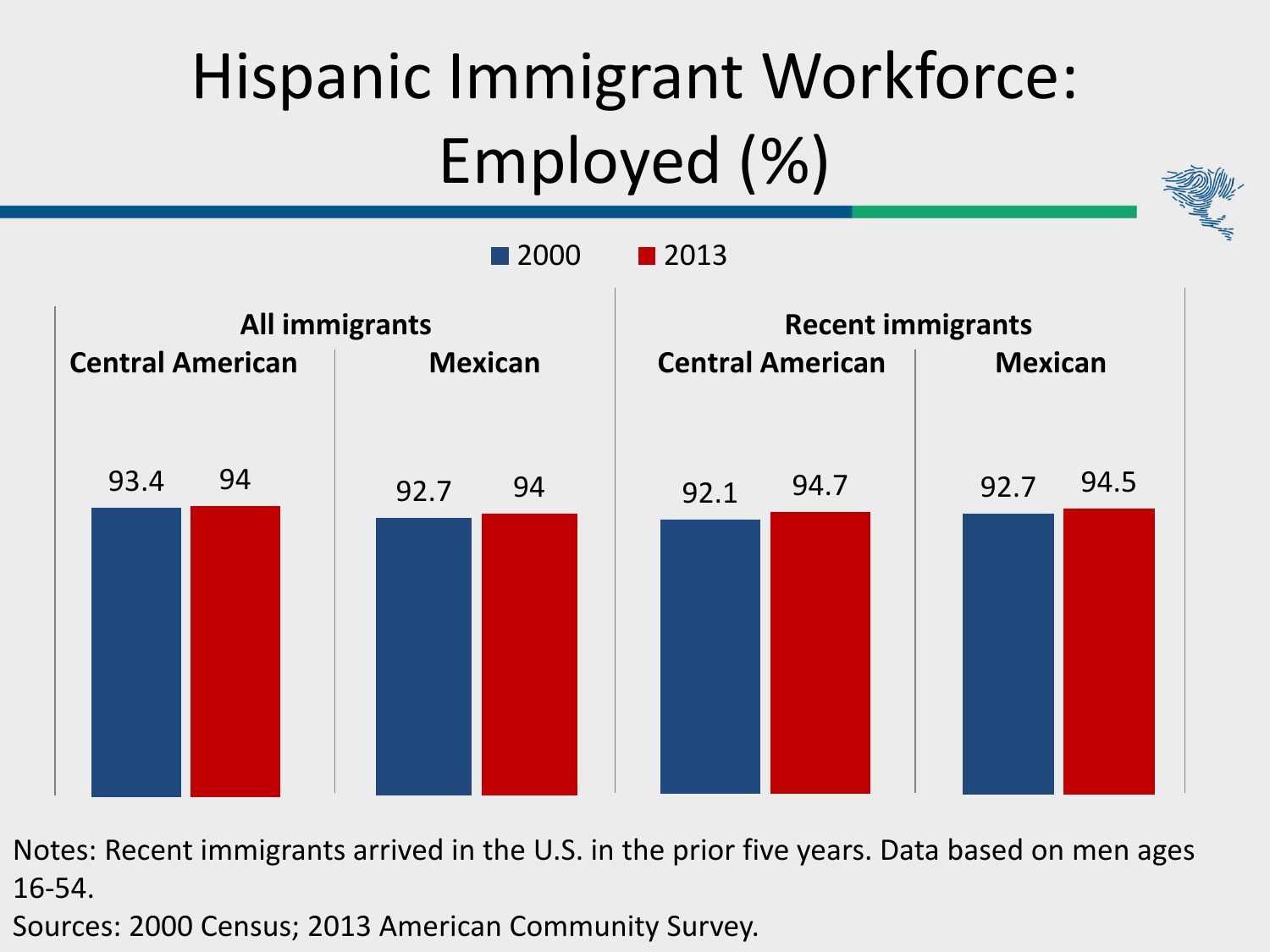#### Hispanic Immigrant Workforce: Median Wage (\$)



Notes: Recent immigrants arrived in the U.S. in the prior five years. Data based on men ages 16-54. Wages are adjusted for inflation and expressed in 2013 dollars. Sources: 2000 Census; 2013 American Community Survey.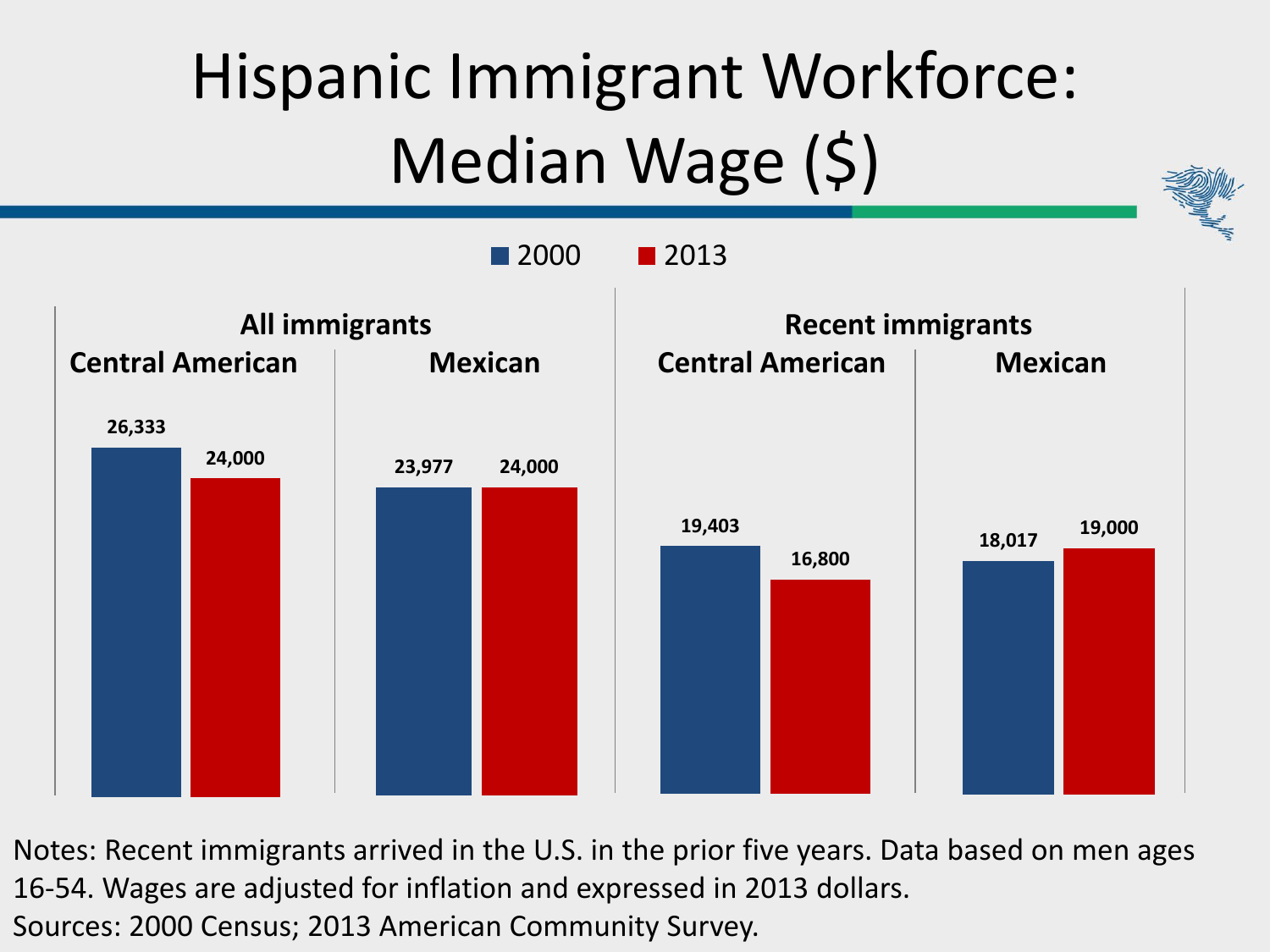## State-level E-Verify Mandates



- 7 states mandate electronic verification of work authorization
	- Targets unauthorized
- Should affect demand for labor, maybe supply
	- Employment and turnover should fall, wages may also fall
- Empirical investigation uses CPS data, compares E-Verify states over time to non-EVerify states
	- Likely unauthorized workers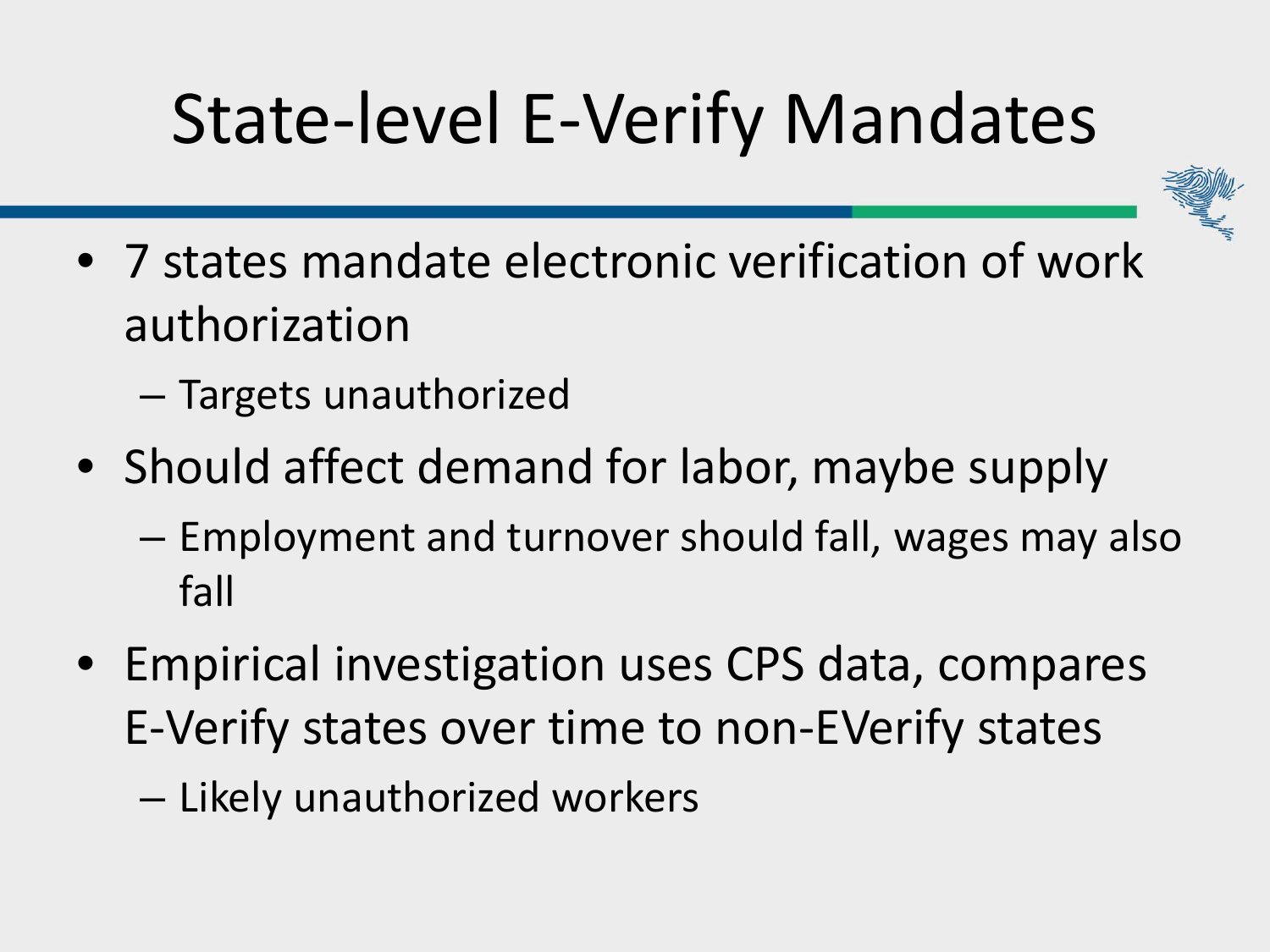#### Effect of E-Verify Mandates on Labor Market Outcomes

|                            | <b>Unauthorized</b><br><b>Central</b><br><b>American</b><br><b>Immigrants</b> | <b>Unauthorized</b><br><b>Mexican</b><br><b>Immigrants</b> | <b>Naturalized</b><br><b>Hispanic</b><br><b>Immigrants</b> | <b>U.S.-Born</b><br><b>Hispanics</b> |
|----------------------------|-------------------------------------------------------------------------------|------------------------------------------------------------|------------------------------------------------------------|--------------------------------------|
| Employed                   | $-0.073***$                                                                   | 0.006                                                      | 0.036                                                      | $-0.019$                             |
| Employed, wage &<br>salary | $-0.058$                                                                      | 0.014                                                      | $0.087***$                                                 | $-0.022$                             |
| Self-employed              | $-0.015$                                                                      | $-0.008$                                                   | $-0.048**$                                                 | 0.001                                |
| Unemployed                 | 0.014                                                                         | $-0.008$                                                   | $-0.029$                                                   | $0.047**$                            |
| In labor force             | $-0.059**$                                                                    | $-0.001$                                                   | 0.008                                                      | 0.029                                |
| Real hourly earnings       | 0.034                                                                         | $-0.075***$                                                | $0.065***$                                                 | $0.090***$                           |
| Switched employers         | $-0.030**$                                                                    | $-0.004$                                                   | $-0.018*$                                                  | $0.008*$                             |

 $*p<0.1;$  \*\*p $<0.05;$  \*\*\*p $<0.01$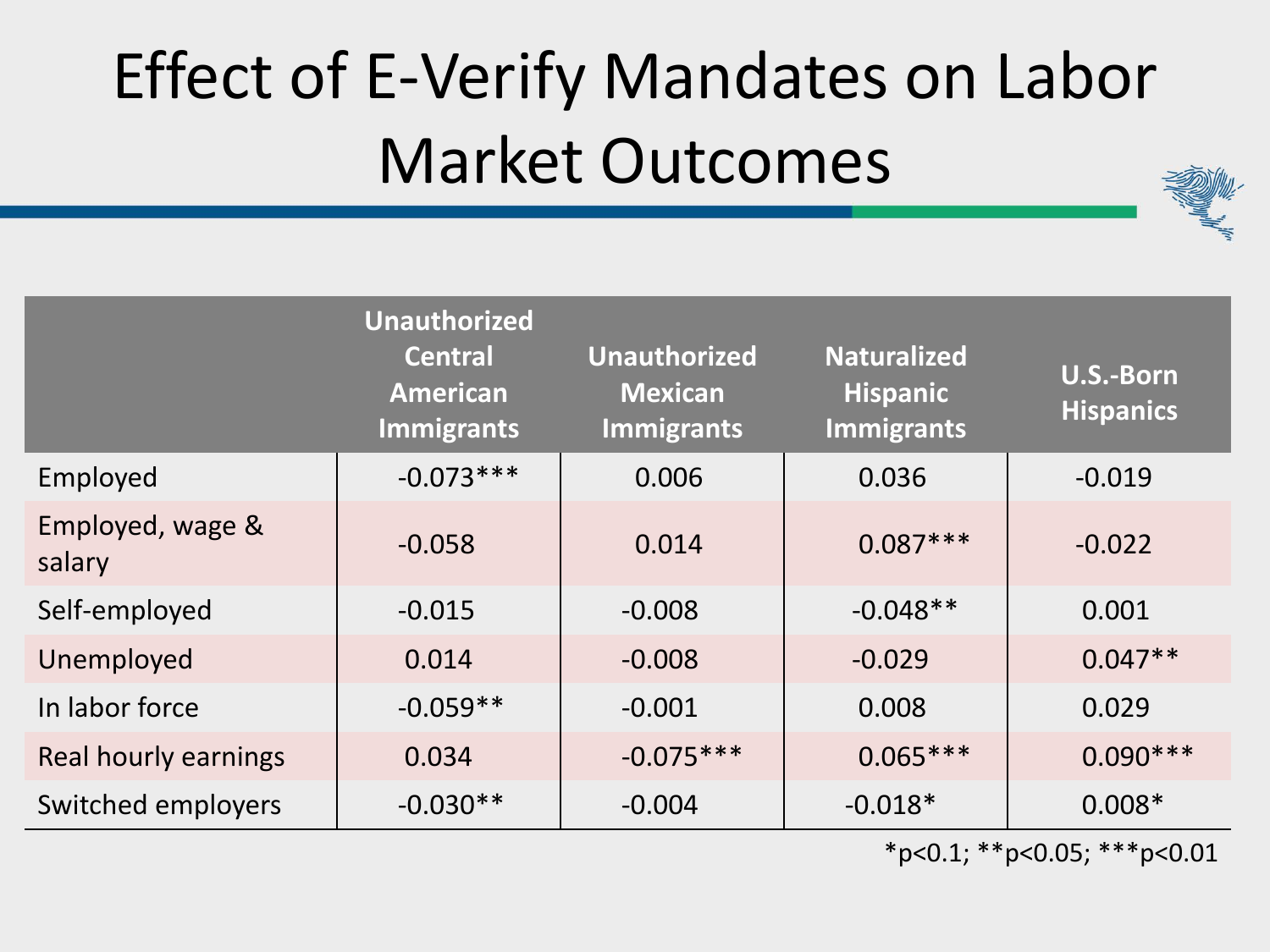#### Temporary Protected Status



- Established as part of 1990 Immigration Act
	- Granted to migrants from countries in turmoil; 340,000 currently from 11 countries
	- Beneficiaries often unauthorized, get work permit and temporary status
	- El Salvadorans given TPS in 2001, extended 10 times since
- Empirical work compares TPS-eligible cohort with non-TPS using ACS data
	- Mexican immigrants are control group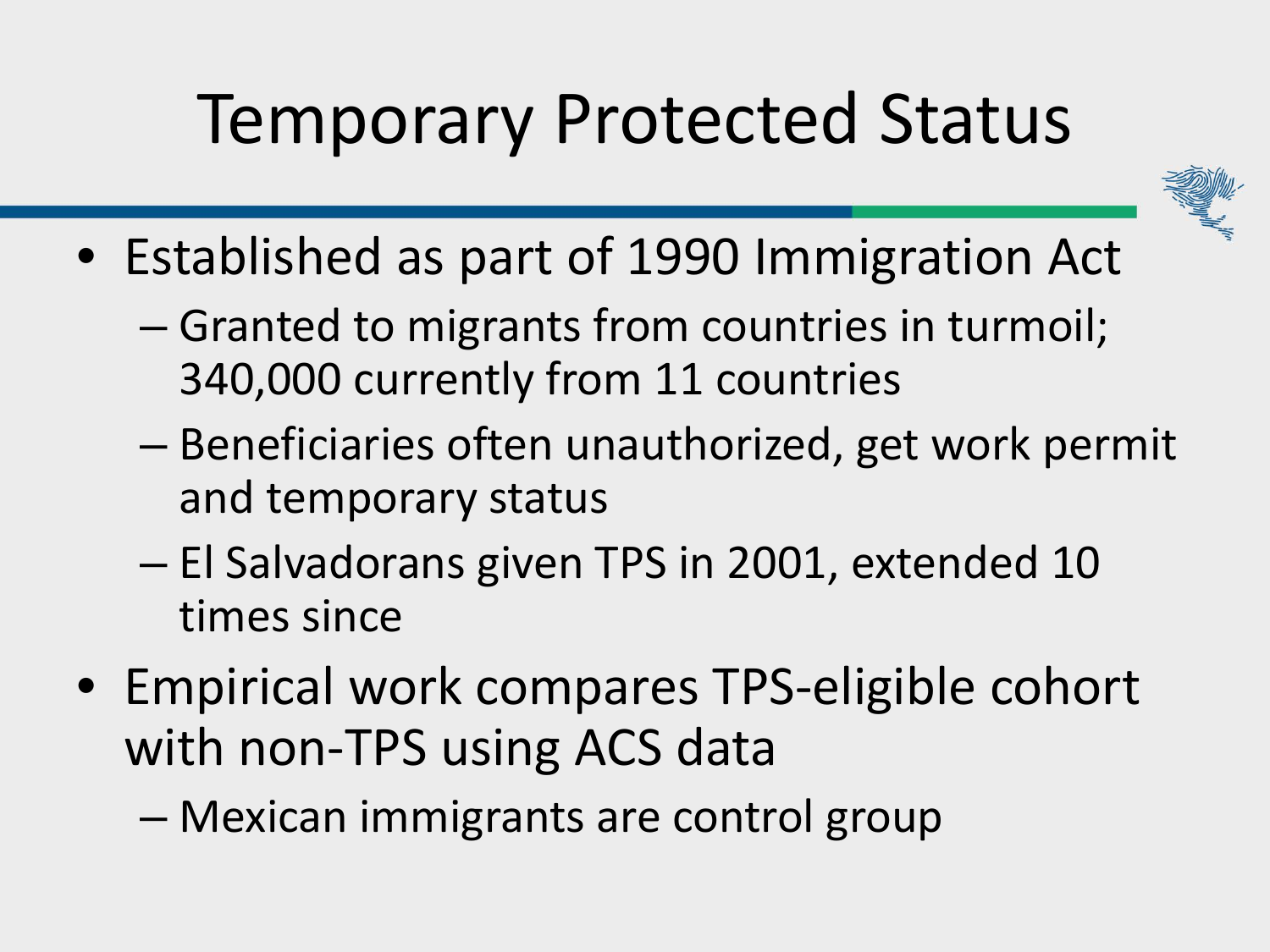## Effect of TPS on Labor Market Outcomes of Immigrants from El Salvador

|                      | <b>LESS-EDUCATED</b> |            | <b>MORE-EDUCATED</b> |           |
|----------------------|----------------------|------------|----------------------|-----------|
|                      | Men                  | Women      | Men                  | Women     |
| Employed             | $-0.060*$            | $0.173***$ | 0.101                | $-0.046$  |
| Unemployed           | $0.060***$           | $-0.024$   | 0.029                | 0.055     |
| In labor force       | $-0.0002$            | $0.149***$ | $0.131*$             | 0.009     |
| Usual weekly hours   | 0.346                | $5.564**$  | 4.182                | 5.300     |
| Annual weeks worked  | 0.905                | $7.485***$ | $7.656*$             | $-1.716$  |
| Real weekly earnings | $0.131***$           | 0.033      | 0.191                | $0.477**$ |

 $*p<0.1;$  \*\*p<0.05; \*\*\*p<0.01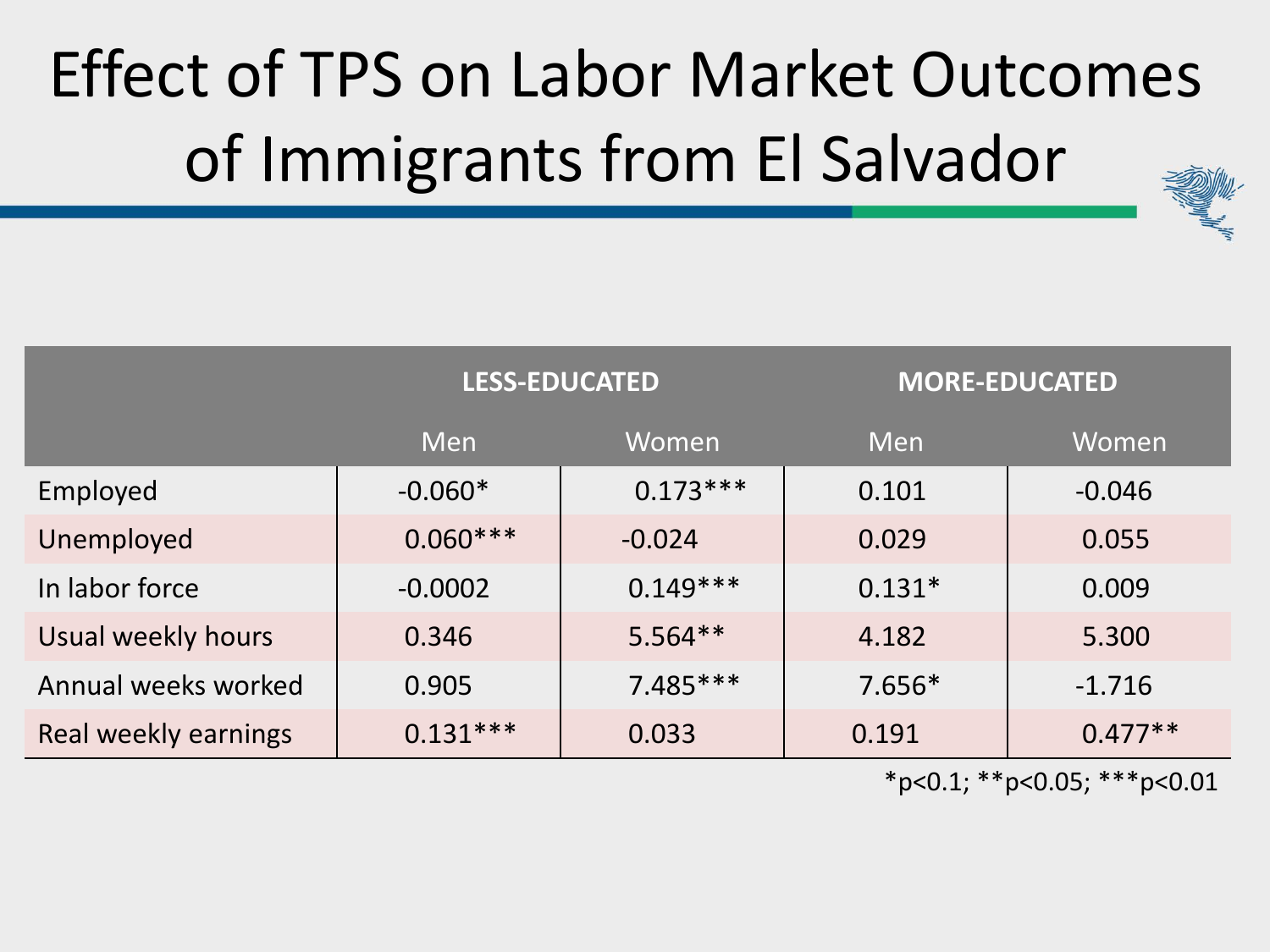## Conclusions



- Central American immigrants are both more plentiful and vulnerable
	- E-Verify has large adverse effects on immigrant employment, participation
	- TPS is helpful, boosting labor market outcomes
		- Implications for DACA, DAPA
- A comprehensive immigration reform could bring people in legally, regularize those already present